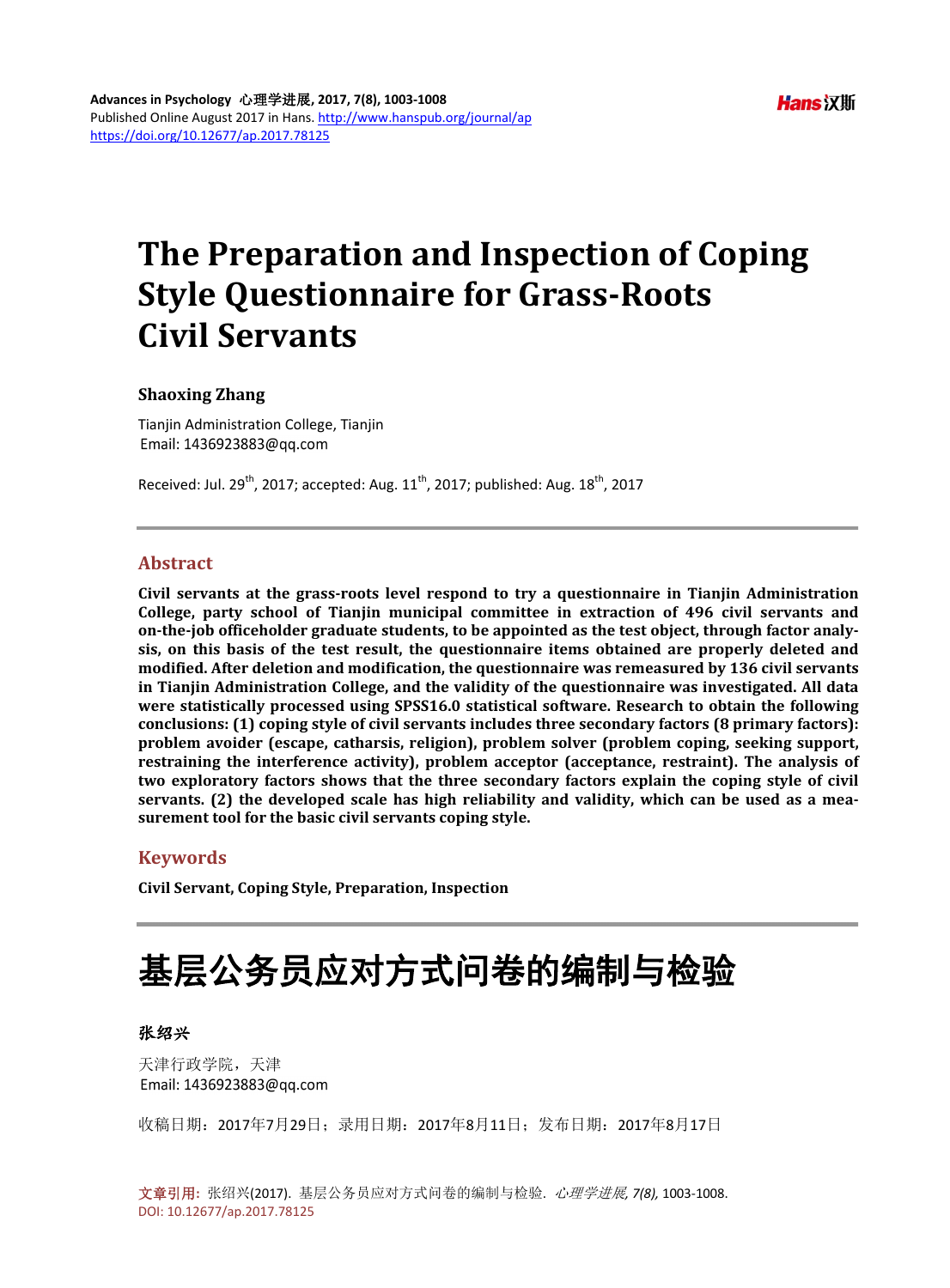## 摘 要

基层公务员应对方式初试问卷以天津行政学院、天津市委党校抽取的**496**名初任公务员、在职公务员研 究生为测试对象,对测试结果进行因素分析,在此基础上对所获得的问卷条目进行适当地删除、修改。 删除、修改后的应对方式问卷再以天津市行政学院**136**名初任公务员为被试对象进行再次测量,以考察 问卷的信效度。所有数据均采用**SPSS16.0**统计软件进行统计处理。研究获得如下结论:**(1)** 公务员应对 方式包括**3**个二级因子**(8**个一级因子**)**:问题回避型**(**逃避、宣泄、宗教**)**、问题解决型**(**问题应对、寻求支 持、抑制干扰性活动**)**、问题接受型**(**接受事实、克制**)**。经两次探索性因素分析表明,该**3**个二级因子共 同解释着基层公务员应对方式。**(2)** 所研制量表具有较高的信度和效度,可以作为基层公务员应对方式 的测量工具。

## 关键词

基层公务员,应对方式,编制,检验

Copyright © 2017 by author and Hans Publishers Inc. This work is licensed under the Creative Commons Attribution International License (CC BY). <http://creativecommons.org/licenses/by/4.0/> <u>© 0</u> Open Access

## **1.** 应对的概念

应对,也称应付,是应激源与应激结果的中介与调节。1936 年,加拿大生理学家塞利提出了应激适 应机制学说,近一个世纪以来,对于应激及应对的探索在医学界和心理学界始终未终止过。Lazarus 将应 对定义为:个体在与环境持续互动中,当外在或内在的要求超出个人能力或个人资源所能负担时,个人 持续的认知评估和行为努力的动态过程。Compas 指出:应对是个体在面对压力事件和环境时,调节情绪、 认知、行为和环境的有意识的意志努力,这些调节过程依赖于个体的生理、认知、社会和情绪的发展, 同时又受它们的限制。国内一些学者在应对的概念上也作了不少相关的探讨,并依据自己的理解提出了 应对的定义。程一民将应对定义为:应对是指当个体面临超过本身所拥有资源的内外情境和问题时,为 缓冲或避免压力、焦虑、威胁或其他身心疾病,努力去处理问题的动力历程;姜乾金认为:应对是个体 为了对付应激而采取的各种相应的认知活动和行为活动,是重要的心理应激因素;黄希庭指出:应对是 个体面对挫折和压力时为减轻其负面影响而作出的认知和行为的努力过程,是社会适应和发展的一个重 要指标。个体的应对方式是个体的稳定因素与情境因素交互作用的结果。

大量的心理学研究表明,在心理应激和健康的联系中,有一个重要的调节(或中介)变量,这就是应对 方式。面对同样的应激源,不同个体可以产生截然不同的心理反应和心理后果,一个重要的原因是每个 人采用了不同的应对方式。因此,关于应对方式的调节或中介作用的研究已经成为心理学各个领域研究 中最为广泛被探讨的问题。目前国内外学者在研究个体的应对方式时主要有两种方法学趋向或思路,一 种是特质取向思路,另一种是过程或情境取向思路。依据这两种不同的思路,已编制出相关测评工具, 这些方法和测评手段各有利弊和适用的范围。例如 COPE 量表是由 Charles 等人编制的一个多维多级评分 的心理问卷。国内研究[者肖计划编](#page-5-0)制《应付方式问卷》,该量表由 62 个项目组成,区分出解决问题、自 责、求助、幻想、退避和合理化等 6 个维度。石林[\(2005\)](#page-5-1)在职业压力与应对中编制了应对风格问卷,并把 应对风格分为三种:灵活应对风格、控制应对风格、非控制应对风格[。梁宝勇](#page-5-2)(2004)在《青少年心理健康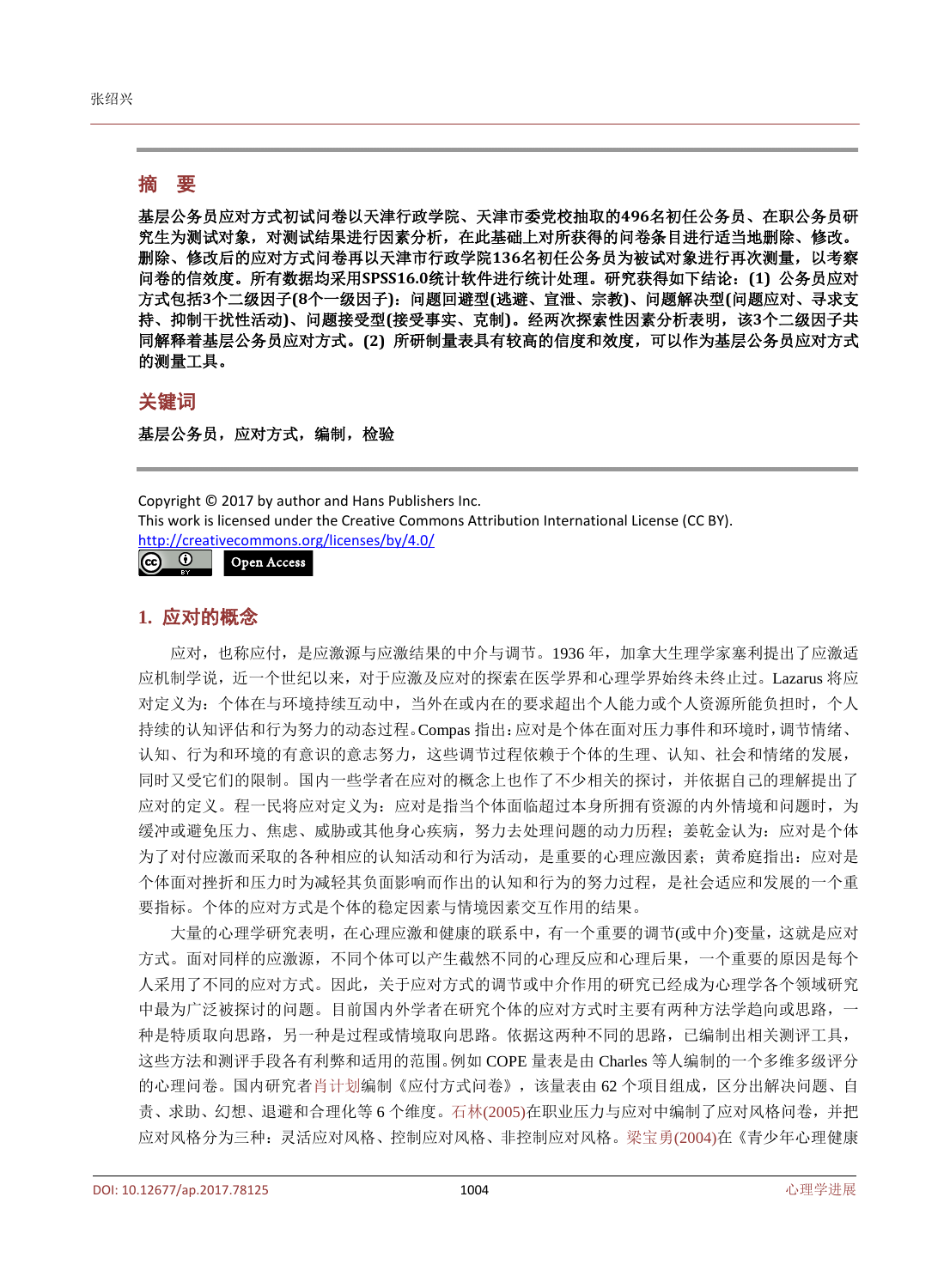素质调查表》应对分量表的编制中将青少年的应对方式区分出行为–情境、认知–情境、行为–生理、 行为–表达、认知–表达、防御策略、混合的策略 7 个理论维度。

迄今为止,在我国的应对方式的测量工具有:施承孙的应对方式量表;梁宝勇编制的应对方式评定 量表 WCRS;还有适用于大学生的韦有华等修订的国外 Cope 量表、张敏等编制的大学生应对量表;适用 于中学生的有黄希庭编制的中学生应对方式量表、陈树林编制的中学生应对方式量表、王云霞等编制的 简易初中生应对方式自陈量表;肖计划等人编制的应对方式问卷,该问卷适用于初中文化程度以上,年 龄在 14 岁以上的青少年、成年人和老年人。

#### **2.** 基层公务员应对方式量表编制与检验

#### **2.1.** 基层公务员应对方式量表的编制

关于不同人群压力与应对方式相关研究的 Cnki 检索,研究者使用肖计划老师编制的应对方式问卷 较多,但问卷条目数较多。根据以往对公务员相关问题研究的经验,问卷条目超过 30 条目的,问卷有 效率急剧降低,后半部分随意性增强,很难保证所填问卷的真实性及可信度。根据国内外学者有关应 对方式研究的现状,结合课题研究工作的实际需要,课题组决定编制一个针对基层公务员群体工作压 力及用来评定应对方式量表。在参考国内相关问卷的基础上,结合目前国内应对研究的相关理论,结 合公务员工作实际情况,拟订出基层公务员应对方式的研究结构及其维度,编制出包括 48 个条目的基 层公务员应对方式初试问卷。问卷采用李克特 5 点计分, 从"完全不符合"到"完全符合",依次记 为 1 到 5 分。

#### **2.2.** 实施测量

基层公务员应对方式初试问卷以天津行政学院、天津市委党校抽取的 496 名初任公务员、在职公务 员研究生为测试对象,对测试结果进行因素分析,在此基础上对所获得的问卷条目进行适当地删除、修 改。删除、修改后的应对方式问卷再以天津市行政学院 136 名初任公务员为被试对象进行再次测量, 以 考察问卷的信效度。所有数据均采用 SPSS16.0 统计软件进行统计处理。

#### **3.** 结果与分析

#### **3.1.** 探索性因素分析

对所得的有效问卷进行主成分因素分析和正交极大方差旋转,根据陡阶图及碎石图显示,提取 8 个 一级因子,二次主成分因素分析和正交极大方差旋转获得 3 个二级因子。对问卷进行筛选,共剔除了 12 个条目,保留了 36 个条目构成正式问卷,结果[见表](#page-3-0) 1[、表](#page-3-1) 2。

结[合表](#page-4-0) 3 [和表](#page-4-1) 4 可以发现, 3 个二级因子解释了总方差的 64.662%。条目的最高负荷为 0.839, 最低 负荷为 0.533。二级因子 1 由一级因子 2、一级因子 4、一级因子 6 三个 1 级因子(14 条目)构成,在应对 应激事件时倾向于回避,即命名为问题回避型应对;二级因子 2 由一级因子 1、一级因子 3、一级因子 5 三个 1 级因子(15 条目)构成,在应对应激事件时倾向于排除干扰,寻求解决,即命名为问题解决型应对; 二级因子 3 由一级因子 8、一级因子 7 两个 1 级因子(7 条目)构成,在应对应激事件时倾向于接受,即命 名为问题接受型应对。

#### **3.2.** 应对方式量表的信度效度分析

#### **3.2.1.** 信度分析

考虑到对问卷条目作出了一定的删除、修改。因此,删除、修改后的应对方式问卷以天津市行政学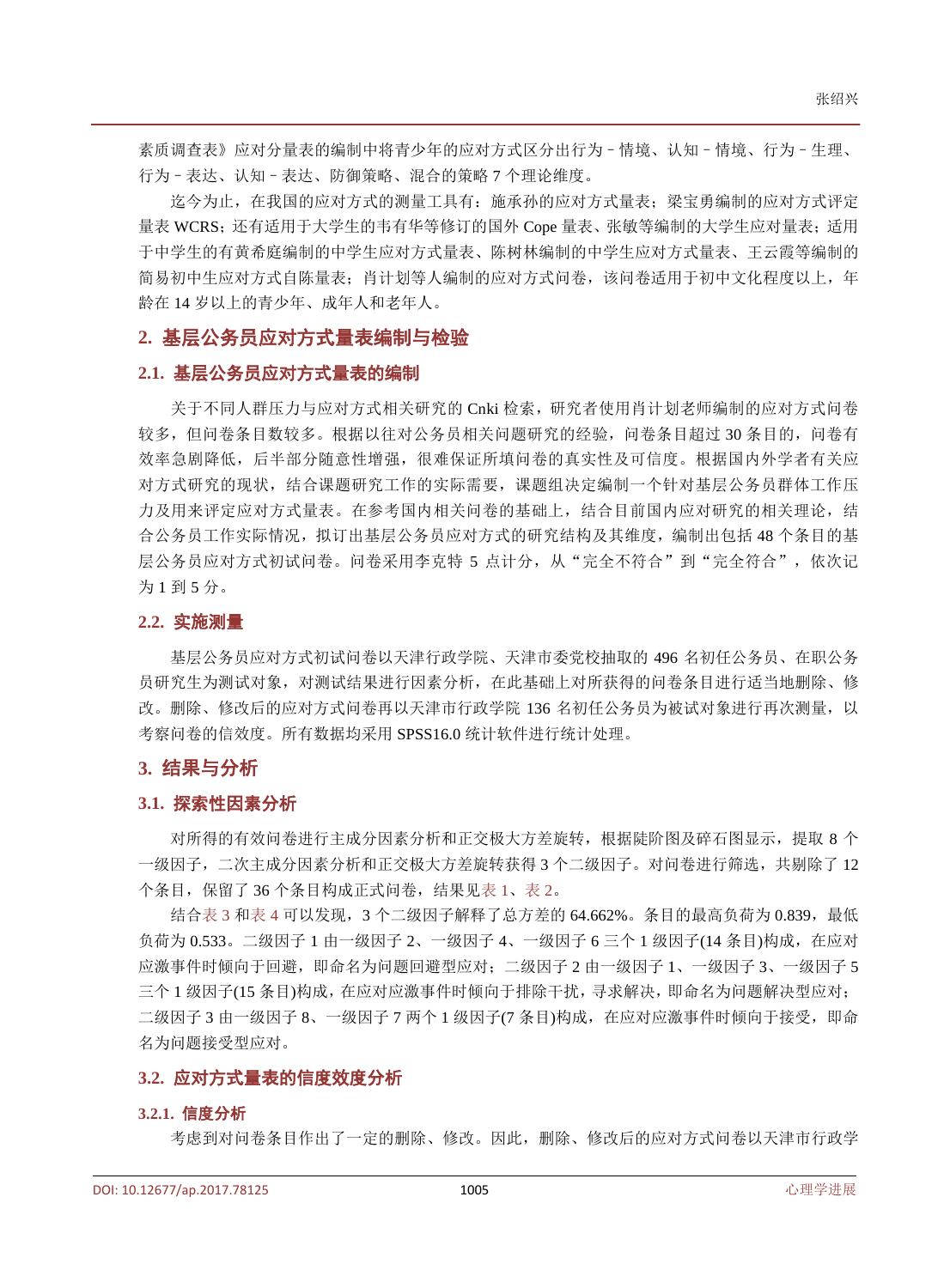<span id="page-3-0"></span>

| Table 1. Coping style factor load matrix<br>表 1. 应对方式一级因子负荷矩阵 |       |       |       |       |       |       |       |       |
|---------------------------------------------------------------|-------|-------|-------|-------|-------|-------|-------|-------|
| A5                                                            | 0.856 |       |       |       |       |       |       |       |
| $\rm A3$                                                      | 0.801 |       |       |       |       |       |       |       |
| A34                                                           | 0.754 |       |       |       |       |       |       |       |
| ${\rm A}7$                                                    | 0.544 |       |       |       |       |       |       |       |
| A27                                                           | 0.529 |       |       |       |       |       |       |       |
| A30                                                           | 0.485 |       |       |       |       |       |       |       |
| A15                                                           |       | 0.803 |       |       |       |       |       |       |
| A6                                                            |       | 0.680 |       |       |       |       |       |       |
| $\rm A8$                                                      |       | 0.638 |       |       |       |       |       |       |
| A36                                                           |       | 0.586 |       |       |       |       |       |       |
| A40                                                           |       | 0.579 |       |       |       |       |       |       |
| A29                                                           |       |       | 0.791 |       |       |       |       |       |
| A48                                                           |       |       | 0.694 |       |       |       |       |       |
| A13                                                           |       |       | 0.620 |       |       |       |       |       |
| A20                                                           |       |       | 0.572 |       |       |       |       |       |
| A26                                                           |       |       | 0.492 |       |       |       |       |       |
| A33                                                           |       |       |       | 0.766 |       |       |       |       |
| A44                                                           |       |       |       | 0.726 |       |       |       |       |
| A31                                                           |       |       |       | 0.636 |       |       |       |       |
| A19                                                           |       |       |       | 0.515 |       |       |       |       |
| A22                                                           |       |       |       | 0.469 |       |       |       |       |
| A14                                                           |       |       |       |       | 0.706 |       |       |       |
| A21                                                           |       |       |       |       | 0.641 |       |       |       |
| A10                                                           |       |       |       |       | 0.616 |       |       |       |
| A43                                                           |       |       |       |       | 0.600 |       |       |       |
| A11                                                           |       |       |       |       |       | 0.691 |       |       |
| A41                                                           |       |       |       |       |       | 0.629 |       |       |
| A38                                                           |       |       |       |       |       | 0.528 |       |       |
| A42                                                           |       |       |       |       |       | 0.474 |       |       |
| A17                                                           |       |       |       |       |       |       | 0.660 |       |
| $\rm A45$                                                     |       |       |       |       |       |       | 0.640 |       |
| A24                                                           |       |       |       |       |       |       | 0.622 |       |
| A32                                                           |       |       |       |       |       |       |       | 0.651 |
| $\rm A28$                                                     |       |       |       |       |       |       |       | 0.582 |
| A37                                                           |       |       |       |       |       |       |       | 0.574 |
| A12                                                           |       |       |       |       |       |       |       | 0.538 |

<span id="page-3-1"></span>**Table 2.** The characteristic value and contribution rate of the factors of the coping style scale 表 **2.** 应对方式量表各因素的旋转因素特征值和贡献率

| 因素   | 特征值   | 贡献率    | 累计贡献率% |
|------|-------|--------|--------|
| 因素 1 | 6.836 | 17.990 | 17.990 |
| 因素 2 | 4.168 | 10.967 | 28.958 |
| 因素3  | 2.369 | 6.233  | 35.191 |
| 因素 4 | 1.893 | 4.982  | 40.173 |
| 因素 5 | 1.647 | 4.335  | 44.508 |
| 因素 6 | 1.342 | 3.531  | 48.039 |
| 因素 7 | 1.247 | 3.282  | 51.321 |
| 因素 8 | 1.095 | 2.882  | 57.287 |
|      |       |        |        |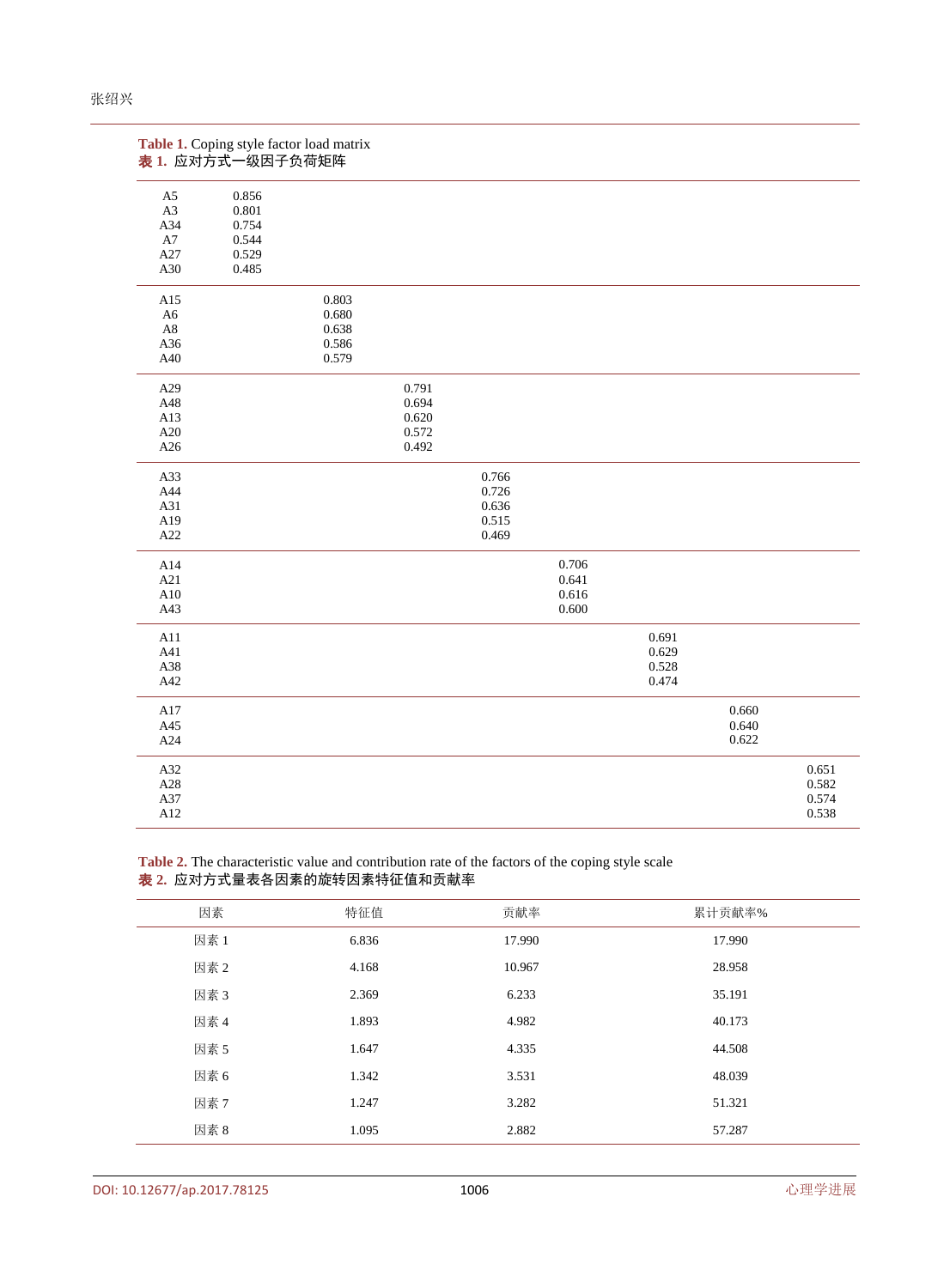院 136 名初任公务员为被试进行再次测量,并对该次测量进行信度估计,该结果说明本问卷具有良好的 信度。结果[见表](#page-4-2) 5。

#### **3.2.2.** 结构效度

基层公务员应对方式量表各分量表之间的相关系数在 0.244~0.248 之间,呈现中低程度相关。各分量 表与总量表之间的相关在 0.539~0.641 之间,呈现出中等程度相关,说明本量表的结构效度良好。结果见 [表](#page-4-3) 6。

<span id="page-4-0"></span>

| <b>Table 3.</b> Response mode the secondary factor load matrix |  |
|----------------------------------------------------------------|--|
| 表 3. 应对方式 2 级因子负荷矩阵                                            |  |

| 因素     | 二级因子 1 | 二级因子 2 | 二级因子 3 |
|--------|--------|--------|--------|
| 一级因子 2 | 0.800  |        |        |
| 一级因子 4 | 0.792  |        |        |
| 一级因子 6 | 0.618  |        |        |
| 一级因子 1 |        | 0.839  |        |
| 一级因子 3 |        | 0.581  |        |
| 一级因子 5 |        | 0.533  |        |
| 一级因子 8 |        |        | 0.778  |
| 一级因子 7 |        |        | 0.671  |

<span id="page-4-1"></span>**Table 4.** The characteristic value and contribution rate of the rotation factor of the secondary factor of the response scale 表 **4.** 应对方式量表二级因子的旋转因素特征值和贡献率

| 因素     | 特征值   | 贡献率    | 累计贡献率% |
|--------|-------|--------|--------|
| 二级因子 1 | 2.517 | 31.463 | 31.463 |
| 二级因子 2 | 1.516 | 18.955 | 50.418 |
| 二级因子 3 | 1.140 | 14.244 | 64.662 |

<span id="page-4-2"></span>**Table 5.** Internal consistency reliability of various factors of coping style scale 表 **5.** 应对方式量表各因素的内部一致性信度

| 因素     | α 系数  |
|--------|-------|
| 问题回避型  | 0.619 |
| 问题解决型  | 0.679 |
| 问题接受型  | 0.845 |
| 应对方式量表 | 0.864 |

<span id="page-4-3"></span>**Table 6.** The correlation matrix between the factors and the total points of the coping style scale 表 **6.** 应对方式量表各因素之间及各因素与总分的相关矩阵

|        | 问题回避型 | 问题解决型 | 问题接受型 |
|--------|-------|-------|-------|
| 问题解决型  | 0.244 |       |       |
| 问题接受型  | 0.270 | 0.248 |       |
| 应对方式量表 | 0.539 | 0.578 | 0.641 |